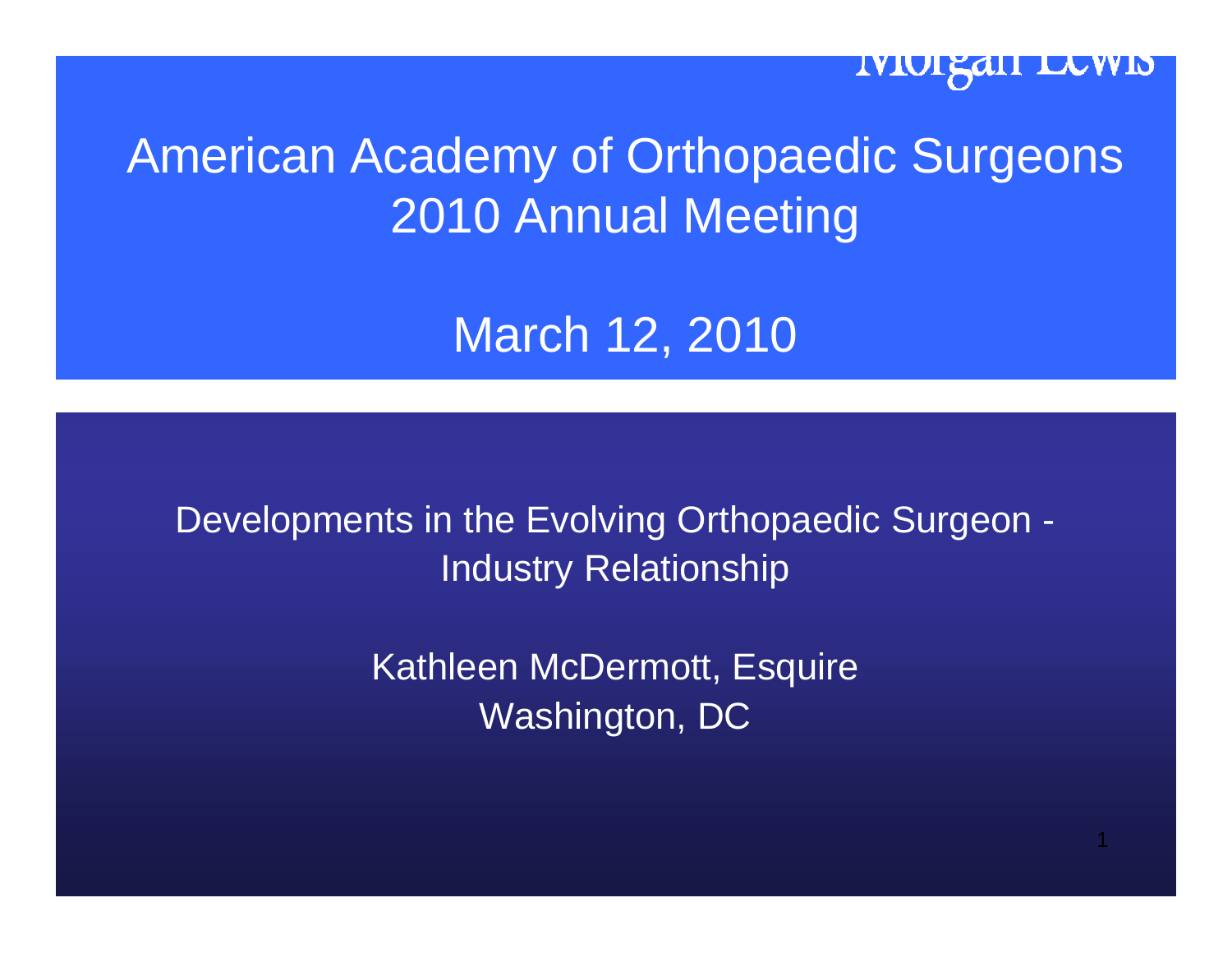#### **Developments in the Evolving Orthopaedic Surgeon - Industry Relationship**

Kathleen McDermott, Esquire

My disclosure is in the Final Program Book and in the AAOS database.

> I have no potential conflicts with this presentation.

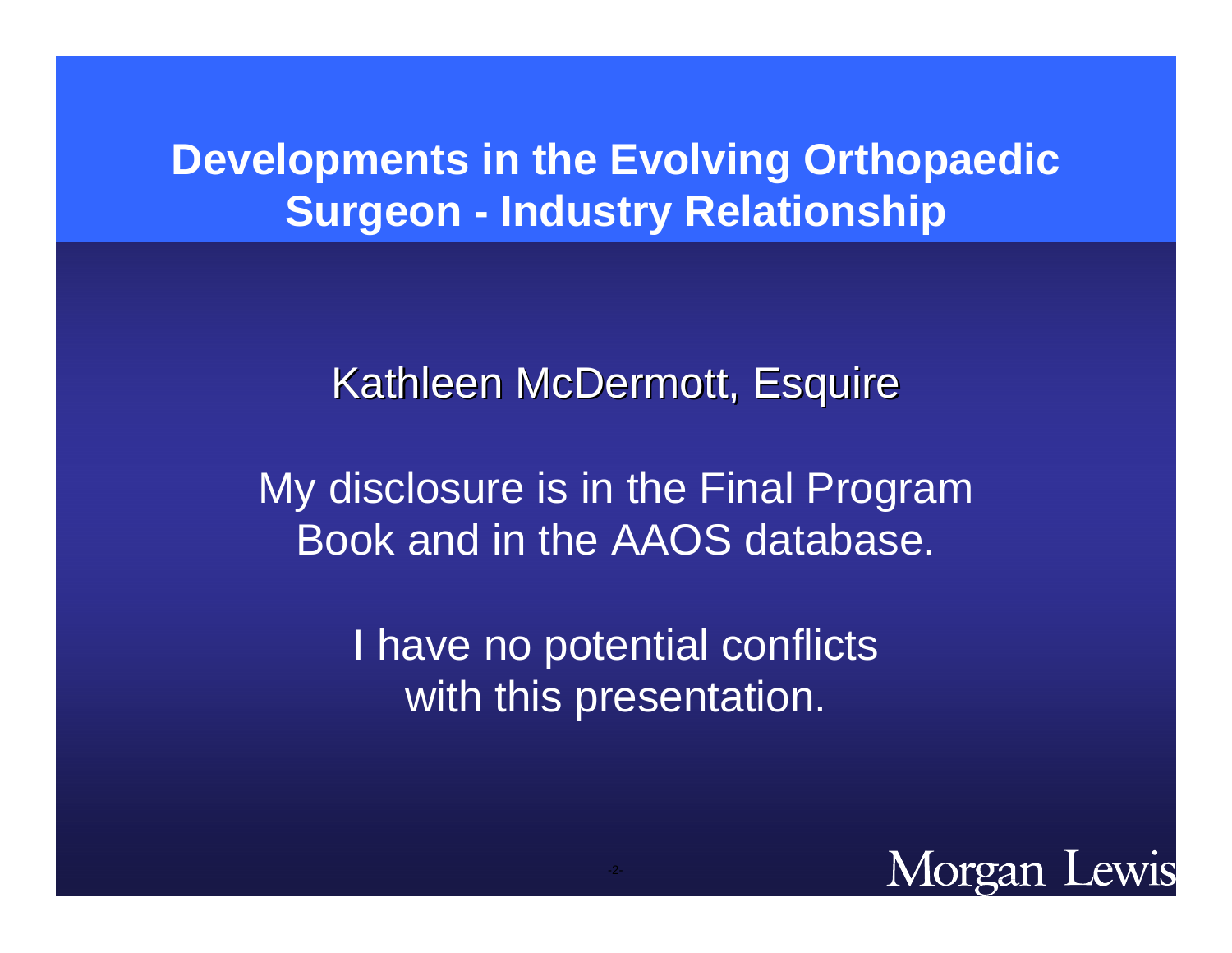# **Opportunities and Challenges**

- $\frac{1}{2}$ Demand for industry compliance and ethical standards
- $\Phi_{\Phi}^{\Phi}$ Demand for transparent relationships
- $\frac{1}{2}$ Increased regulatory oversight and enforcement globally
- $\frac{1}{2}$ Competition for physician and hospital business
- Management of conflict of interest



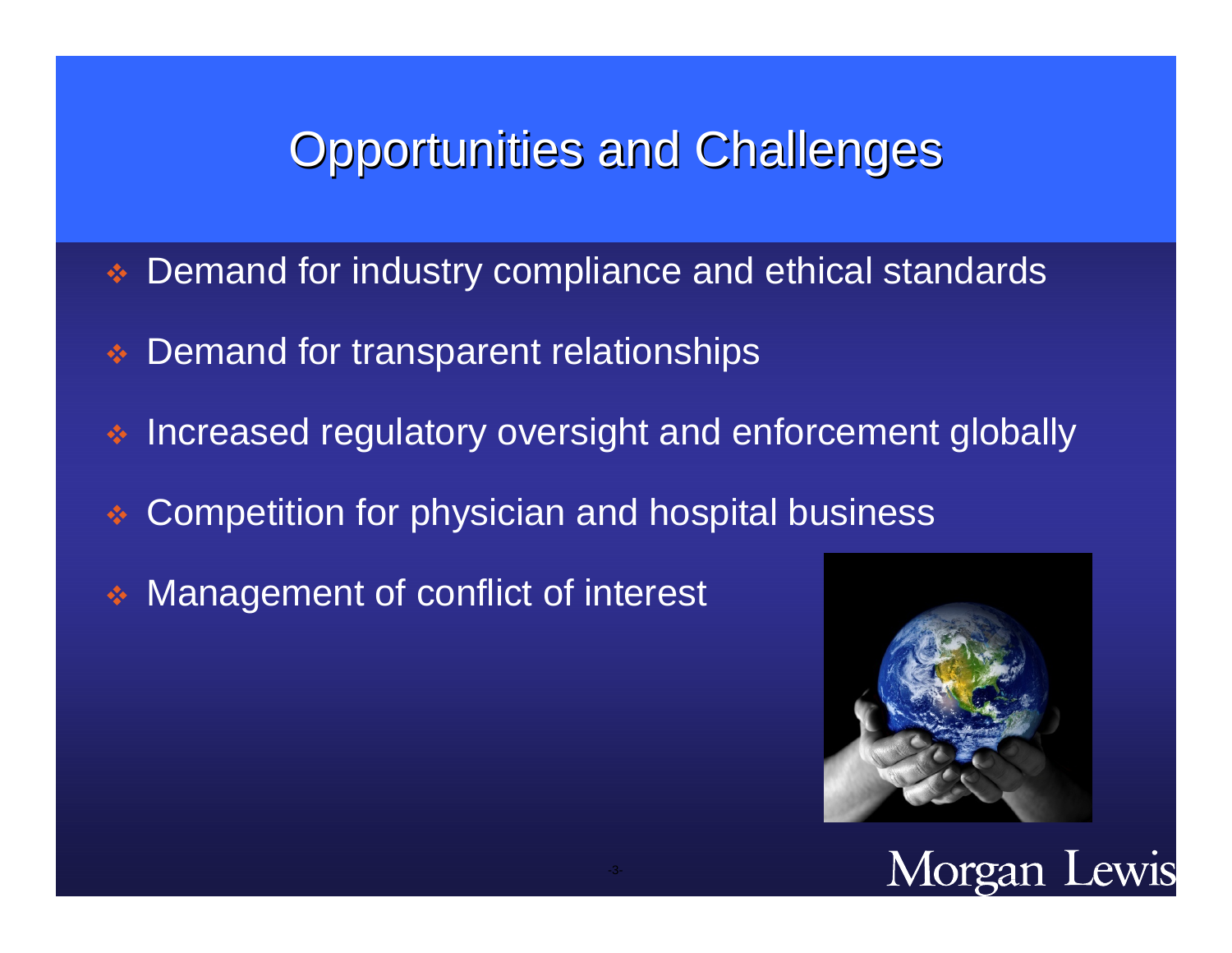# **Enforcement**

- $\Phi_{\mathbf{q}}^{\mathbf{p}}$  Health Care industry remains target of ongoing focus.
	- $\bigcirc$ Health reform provides for enhanced anti-fraud measures .
	- $\bullet$ DOJ HEAT Task Force
- $\frac{\partial}{\partial \phi}$  Stryker Biotech and top management indicted for alleged illegal compensation arrangements with HCPs. (Oct. 2009)
- $\phi_{\alpha}^{\Phi}$  AtriCure Inc. - \$3.8 million settlement of whistleblower case related to alleged fraudulent marketing practices. (Nov. 2009).
- $\frac{\partial}{\partial \phi} \phi$  Medtronic Kyphoplasty Qui Tam-hospital and physician liability for inpatient admission decisions. Hospital settlements.
- $\frac{\partial}{\partial x^{\alpha}}$ Off-label investigations involving cardiology, spine, neurology sectors.

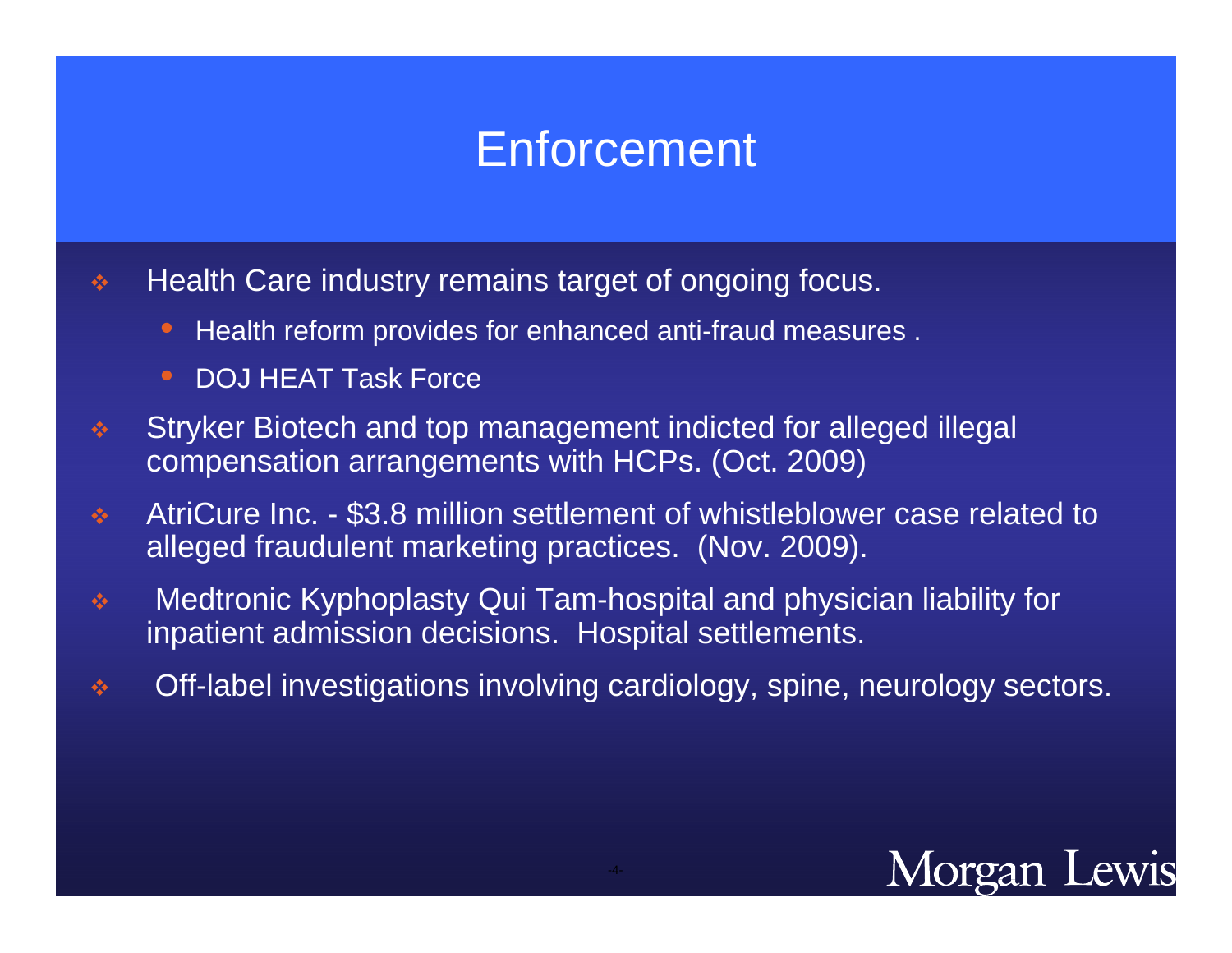# **Enforcement**

- $\frac{\partial}{\partial \phi}$  Stark Law violations involving hospital and physician arrangements: Wheaton-excessive physician compensation; Rush-technical lease noncompliance. (2010).
- $\frac{\partial^2}{\partial x^2}$  Dr. Shakhar Desai-orthopedic surgeon in Florida. DePuy arrangement for operating room observation, training and consulting sessions. Work not performed over 13 month period but invoiced and payment received. Doctor paid \$70 to 120,000. Pled guilty to wire fraud, not kickback.
- $\frac{1}{2}$  St. Joseph Medical Center, Baltimore. Hospitals has advised 538 patients they have received unnecessary stents. Under investigation for relationship with cardiology practice and compensation and kickback issues. Senate Finance Committee interested in industry relationships.

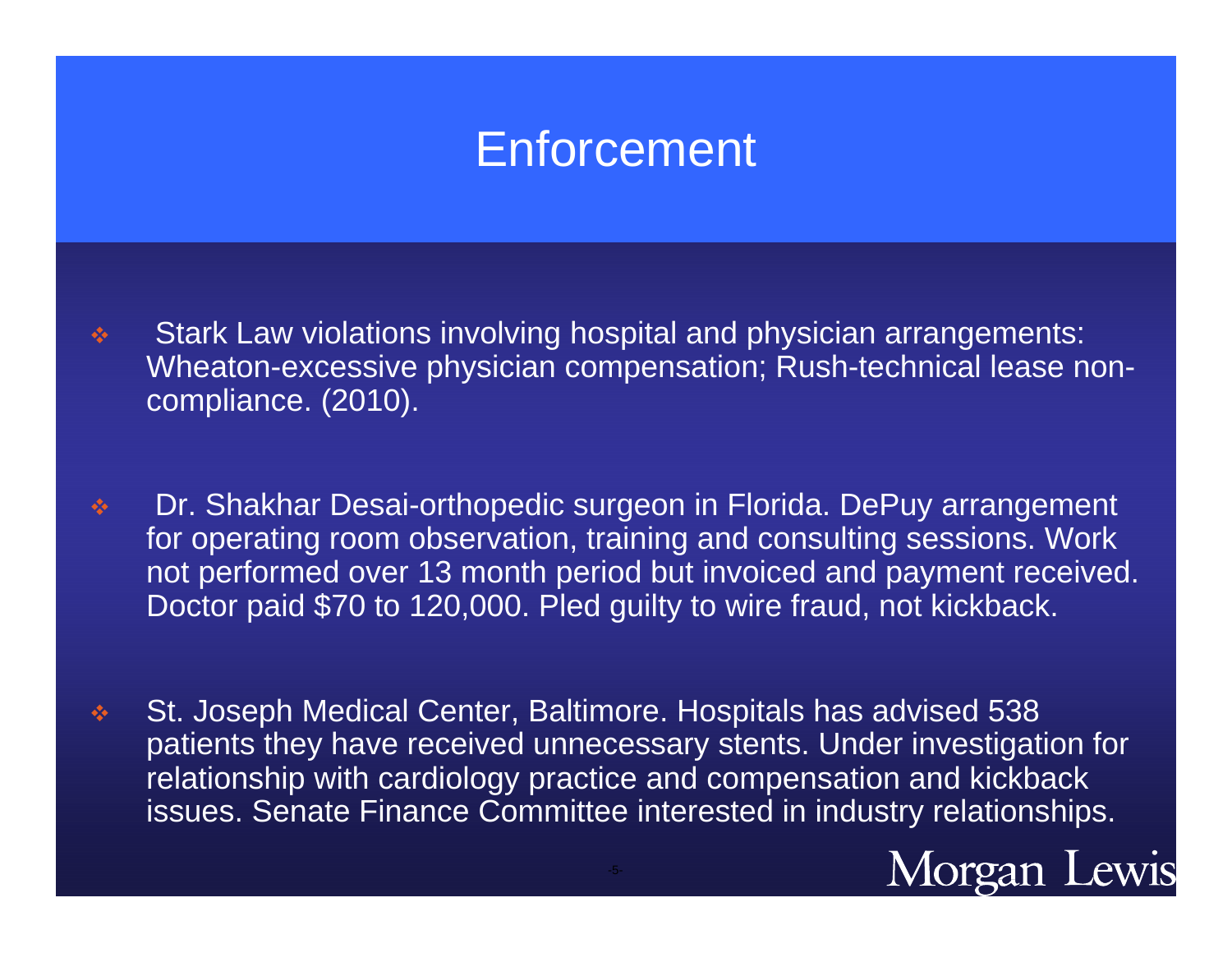## Health Reform Provisions

#### $\frac{1}{2}$ Physician Practice Issues:

- $\bigcirc$ Ancillary services-patient disclosures
- $\bigcirc$ Physician owned hospitals provider agreements.
- $\bullet$  DME/Home Health certifications and physicians ordersface-to-fact encounters.
- RAC and state audit contractors
- $\bigcirc$ 60 day repayment obligations for overpayments

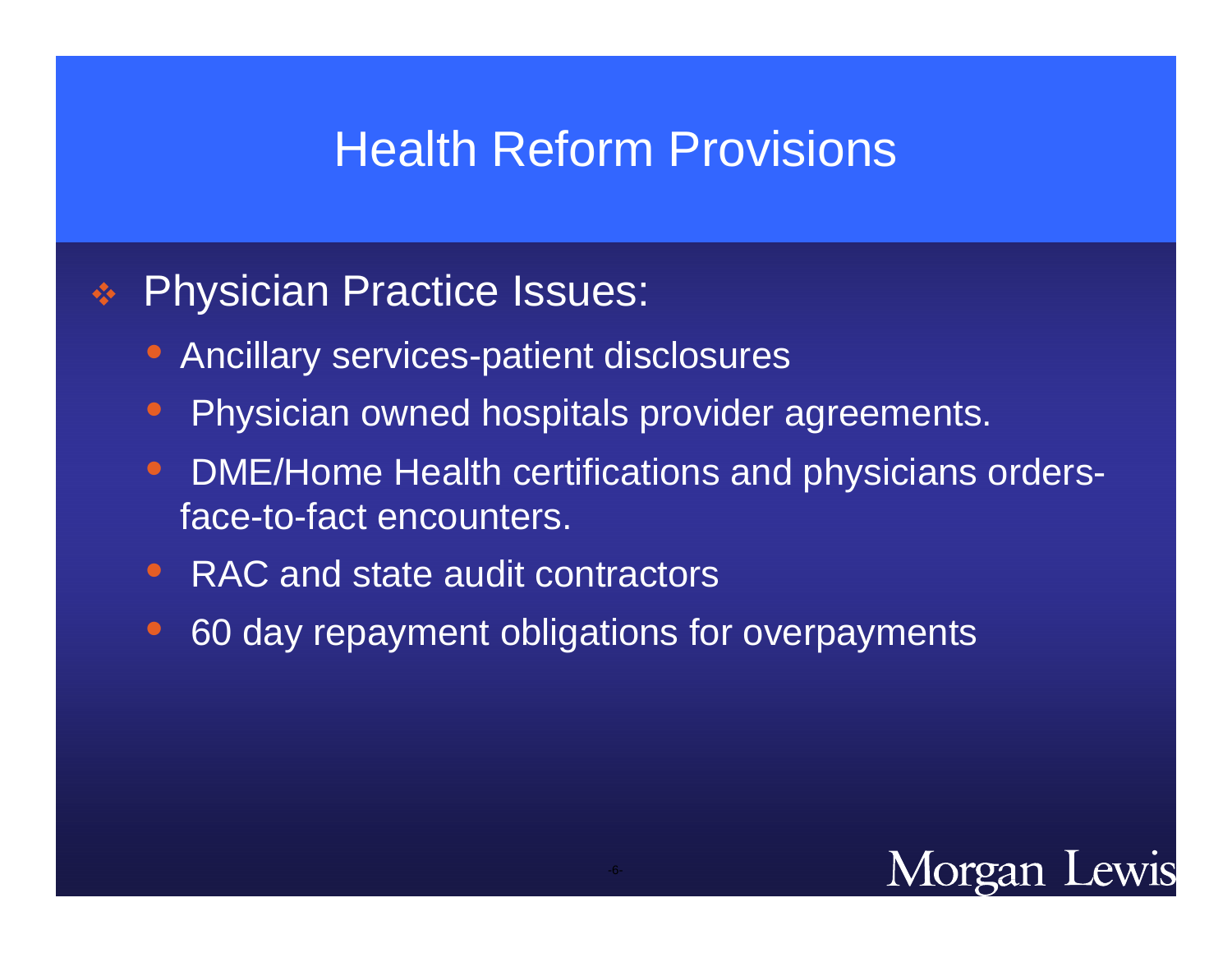## **Statutes**

- **ANTI-KICKBACK STATUTE**
- $\frac{1}{2}$ **STARK SELF-REFERRAL PROHIBITIONS**
- 家 **RAC AND OTHER MEDICARE/MEDICAID AUDITS**
- $\frac{1}{2}$ **FALSE CLAIMS ACT AND QUI TAM PROVISIONS**
- $\frac{1}{2}$ **FOOD, DRUG AND COSMETIC ACT**
- $\frac{\partial}{\partial x^2}$ **HIPAA COMPLIANCE-STATE ENFORCEMENT**
- $\frac{1}{2}$ **FOREIGN CORRUPT PRACTICES ACT**

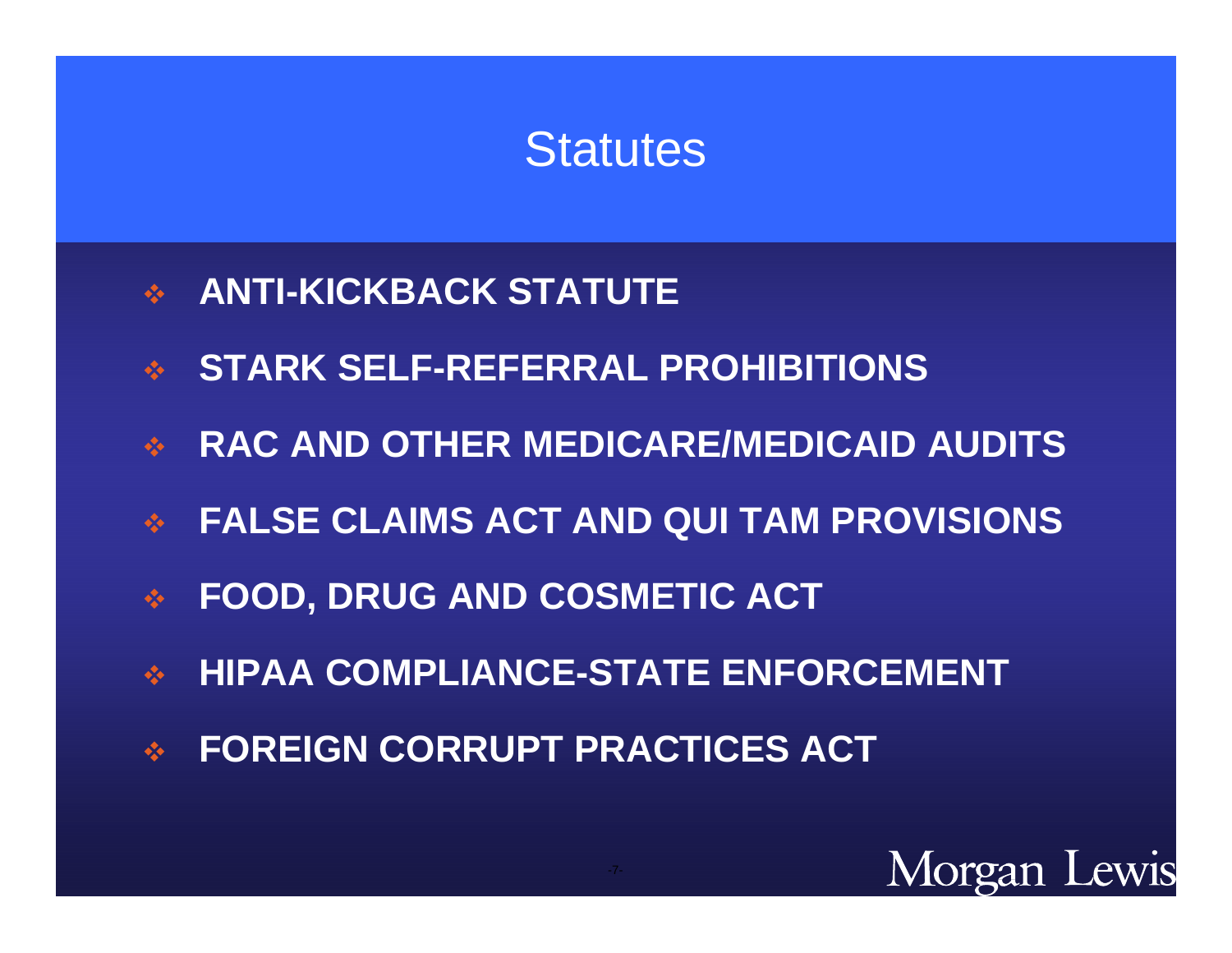# Anti-Kickback Statute



Prohibits recommending or arranging activities for purpose of inducing federal health care program business.

**\*The law may be violated if "anything"** of value" is offered, given, or received where one purpose of the offer or solicitation is to influence the reason or judgment. This is the "ONE PURPOSE TEST".

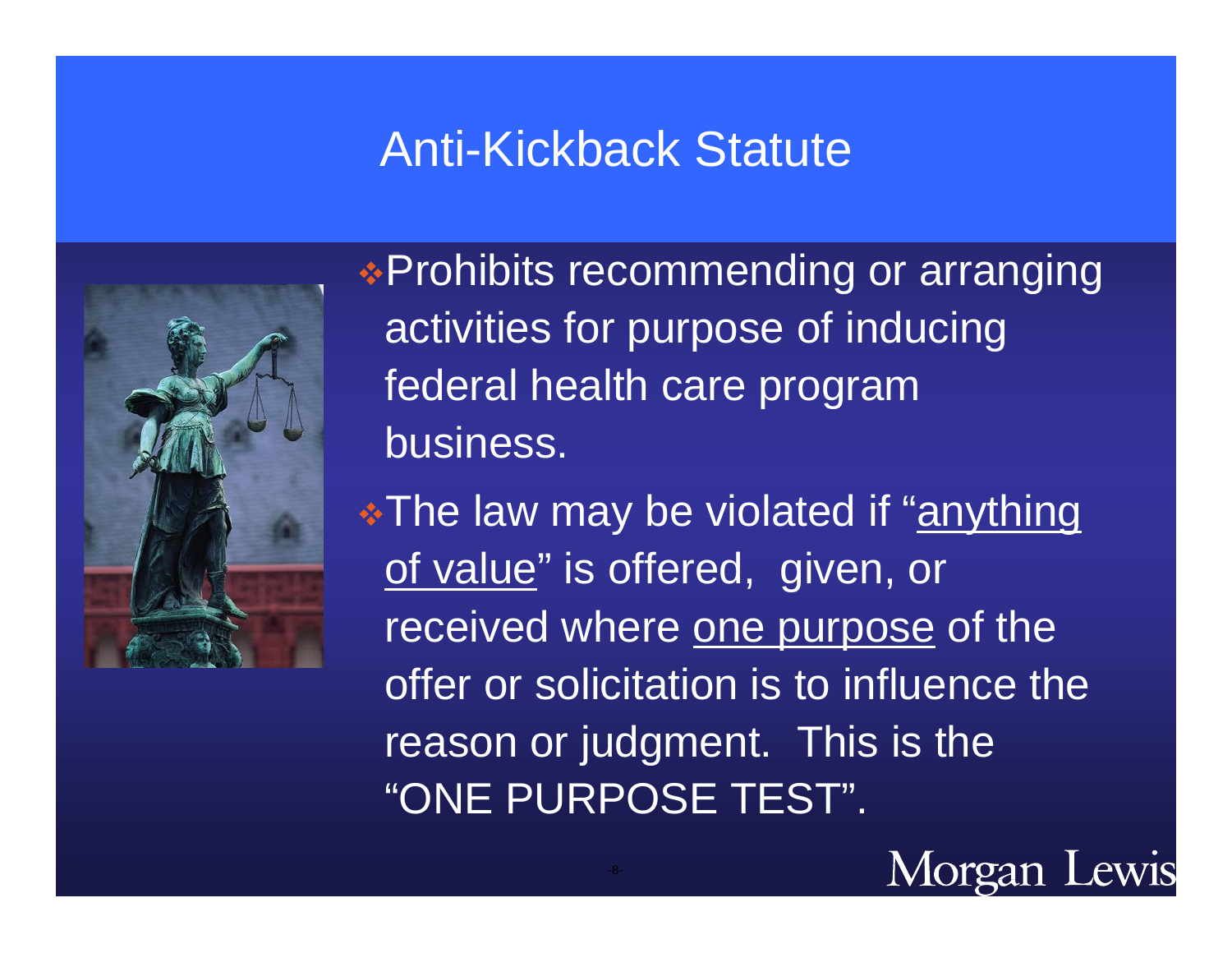

- CME perceived as vehicle for off-label promotion and undue industry influence.
- $\blacktriangleright$ Conflicts of interest not managed well. Disclosure.
- April 2007 Senate Finance Report details abuses and lack of independence.
- ACCME 2008 and 2007 amendments to Commercial Standards of Support attempt to diminish commercial influence.
- Use of product champions and indirect influence of content are danger zones. Morgan Lewis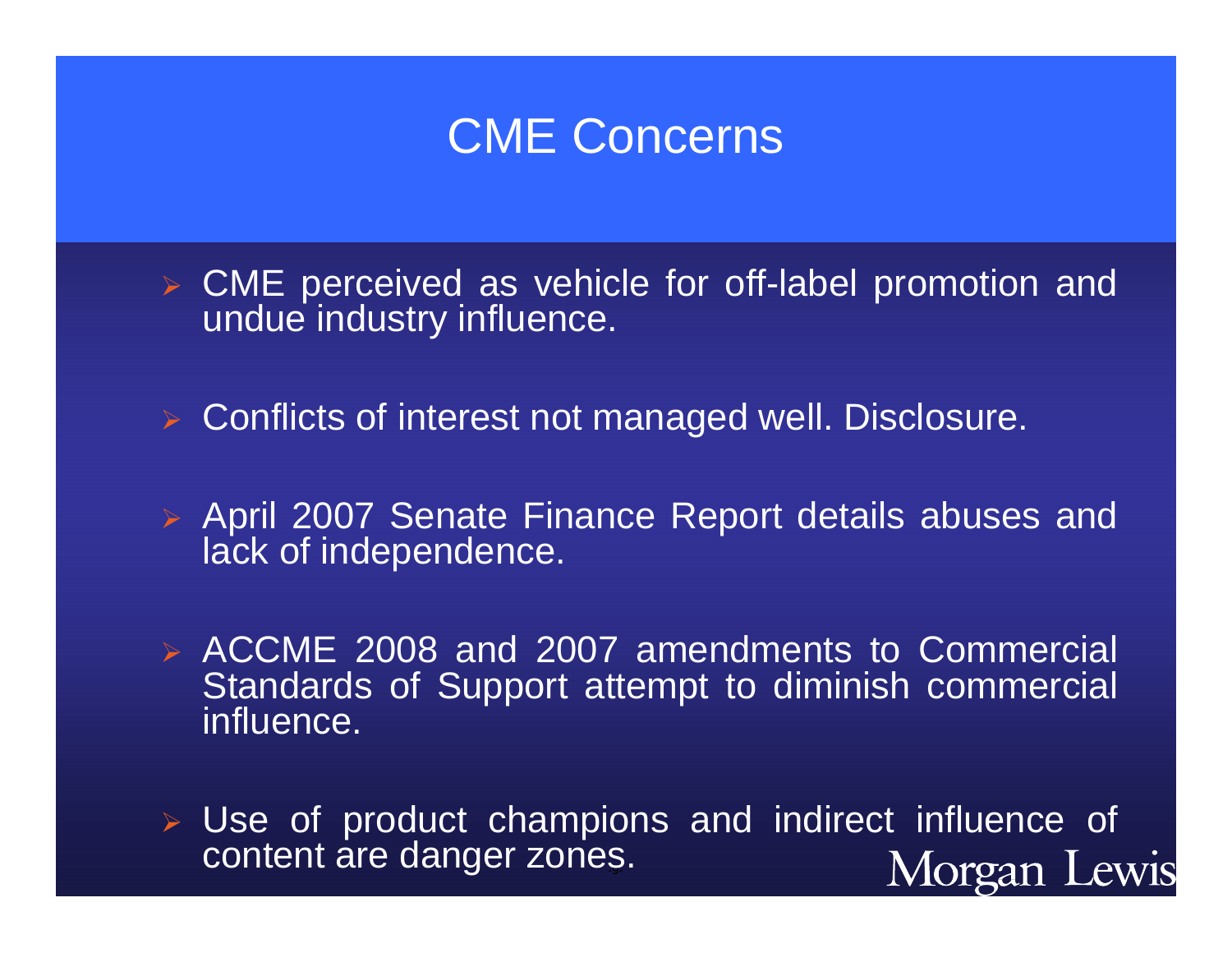# False Claims Act

 $\frac{1}{2}$  FCA prohibits anyone from knowingly presenting, or causing to be presented, a false or fraudulent claim to the Government.

#### $\Phi_{\mathbf{S}}^{\mathbf{P}}$ Primary government civil enforcement statute.

- $\bullet$ Whistleblower provisions
- $\bullet$ Civil Penalties - \$5,500-\$11,000 per claim, treble damages
- $\frac{\partial \mathbf{P}}{\partial \mathbf{A}}$  2009 Amendments vastly expands FCA liability.
	- $\bullet$  New definition of "claim" – Expands who may be subject to FCA.
		- Extends liability to those that do business with federal grantees
	- $\bullet$  New definition of "obligation" – Now covers regulatory violations –Stark compliance

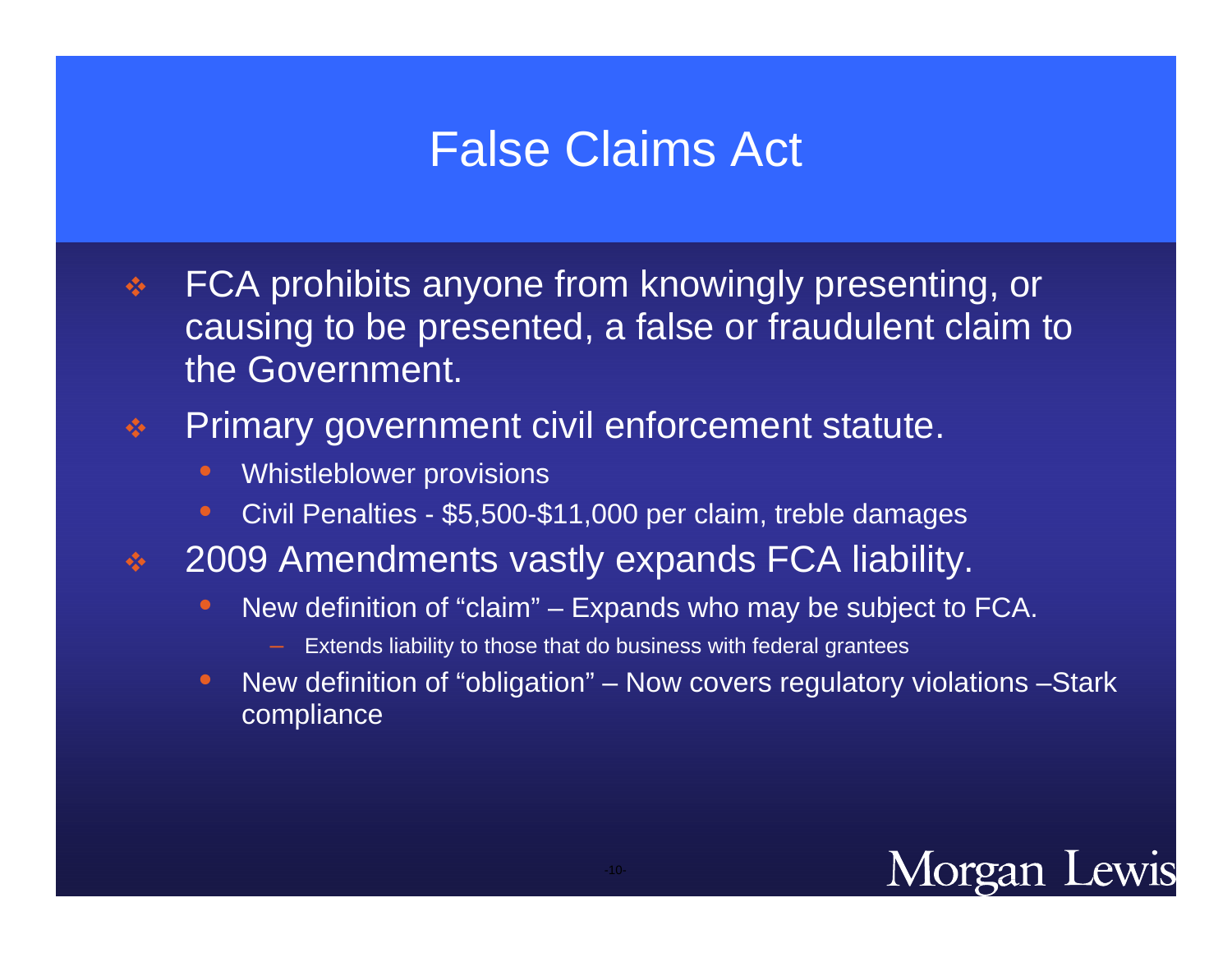# Stark Law Compliance

Impact all physician compensations, investment and ownership arrangements for compliance assessment purposes. Complex area requiring legal review.

- **★ Apply to hospital relationships: leases,** compensation, joint ventures, ancillary services.
- Substantial monetary liability for technical violations.
- $\frac{1}{2}$ Strict liability. Payment ban for non-compliance.
- **AND** False Claims Act liability from whistleblower suits.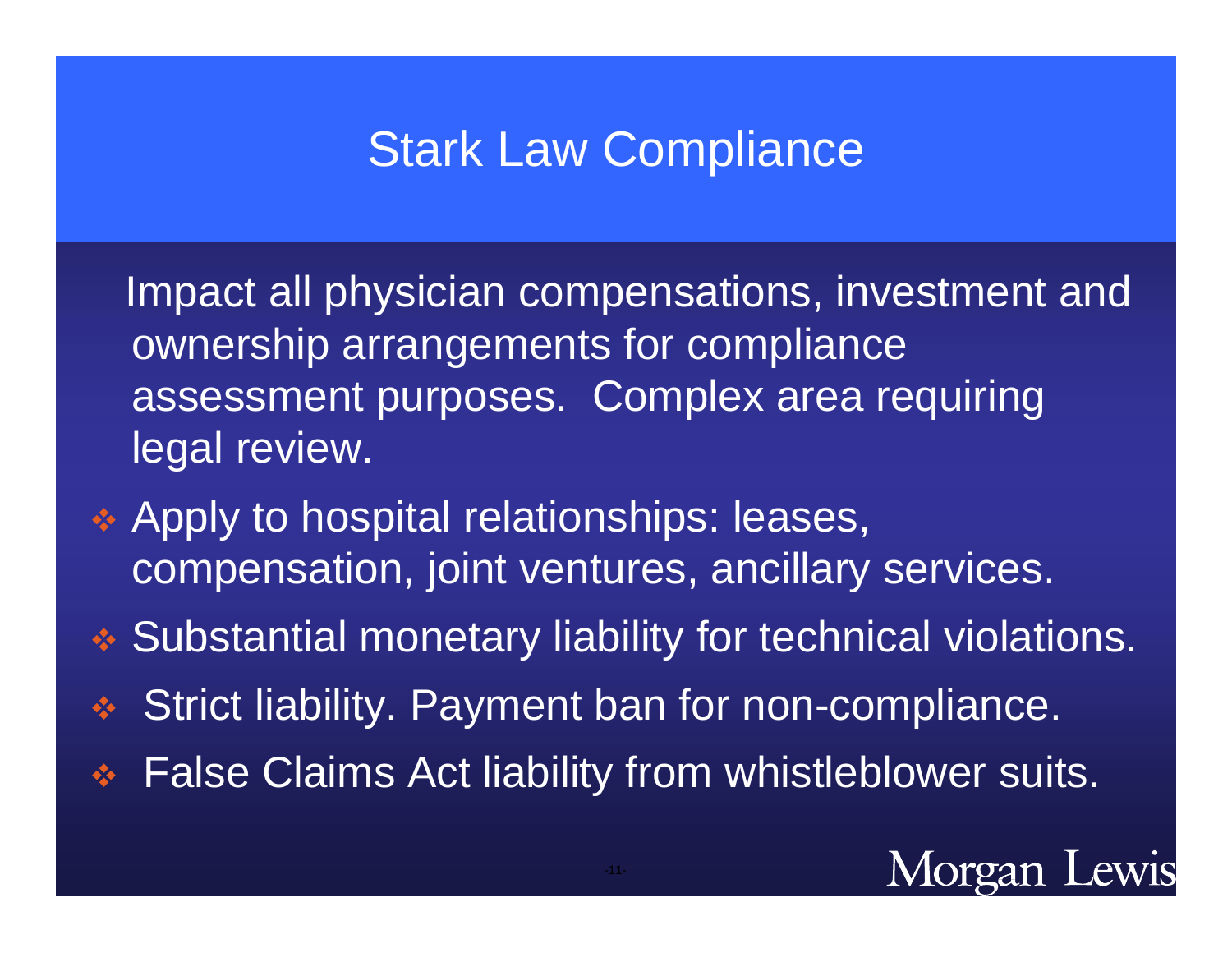# Other Compliance Initiatives

- AAOS Off-Label Use Position Statement-affirms FDA requirements and appropriateness of physician directed determinations.
- AAOS Disclosure Policy
- **REA**  Hospital Conflict of Interest Policies, Technology Committees, Ban on Industry Compensation.
- 参 Research integrity issues.

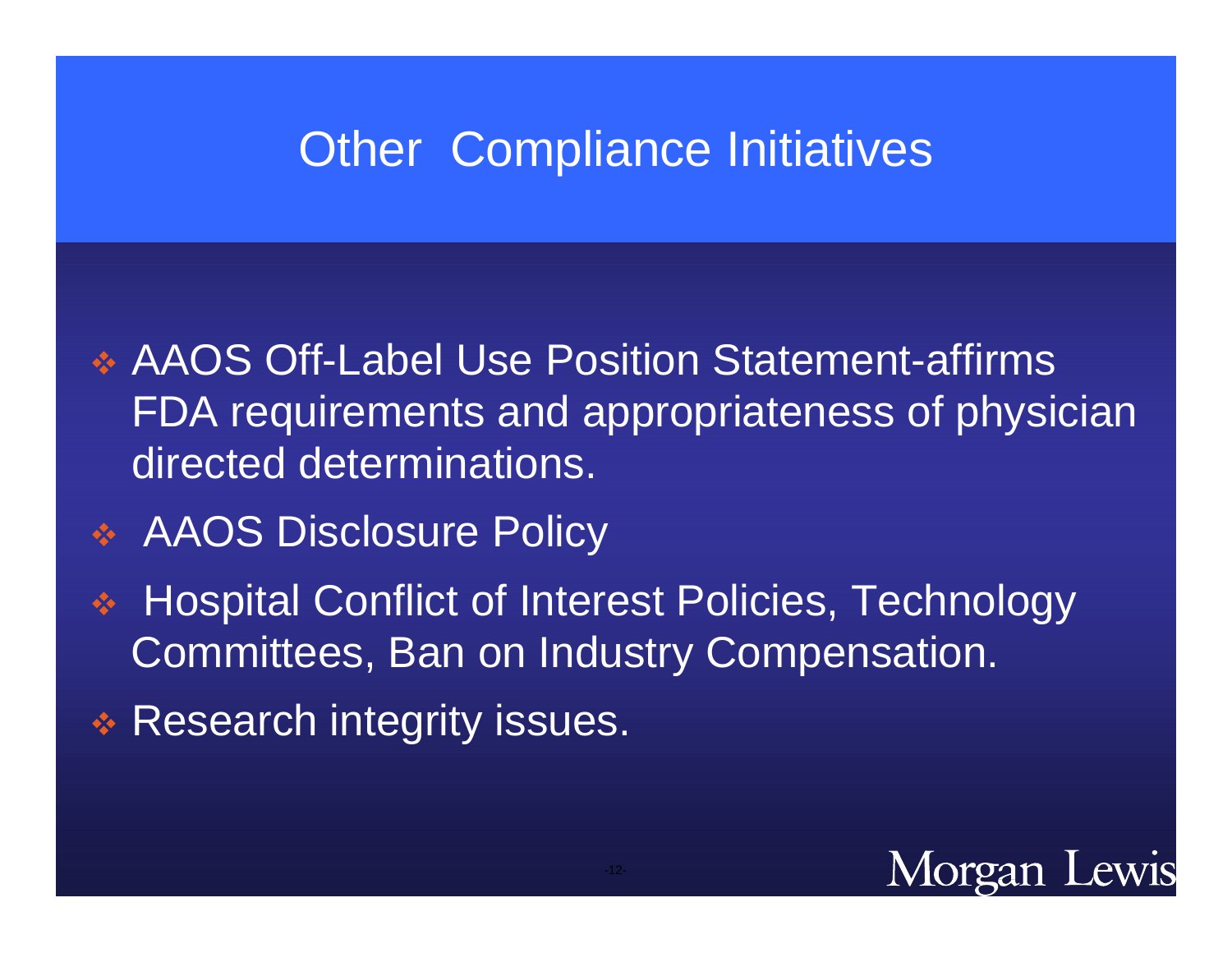## Safe and Effective Practice Management

- $\frac{\partial}{\partial \phi}$  Invest resources in compliance guidance and structure.
- Conflict of interest management.
- $\sqrt{2}$ Codes of Ethics awareness
- **AND** Arrangements assessment.
- Billing and coding review.
- $\begin{picture}(180,10) \put(0,0){\vector(1,0){10}} \put(10,0){\vector(1,0){10}} \put(10,0){\vector(1,0){10}} \put(10,0){\vector(1,0){10}} \put(10,0){\vector(1,0){10}} \put(10,0){\vector(1,0){10}} \put(10,0){\vector(1,0){10}} \put(10,0){\vector(1,0){10}} \put(10,0){\vector(1,0){10}} \put(10,0){\vector(1,0){10}} \put(10,0){\vector(1,0){10}} \put(10,0){\vector($ Interactions with industry.
- 参 Hospital relationships and arrangements.

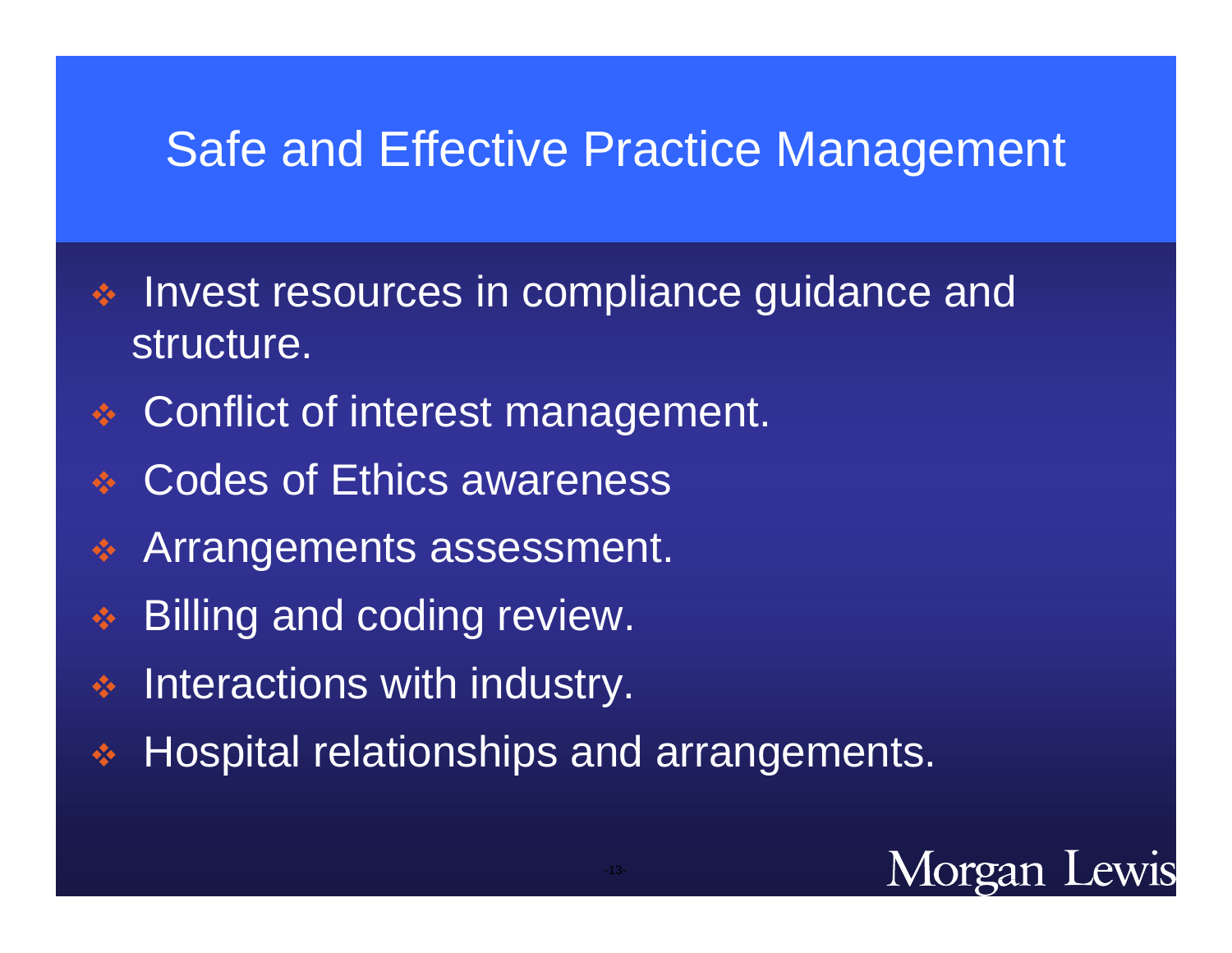#### **Compliance Safeguards for Collaborations**

- Needs Assessment will be expected by government to document bona fide activity and payments.
- $\frac{1}{2}$ Documentation of work, limits on compensation.
- Sales Force Firewall for all non-product activities. More complexity but greater protection.
- Re-structure product development teams and compensation.
- No entertainment or gifts. Business only interactions.